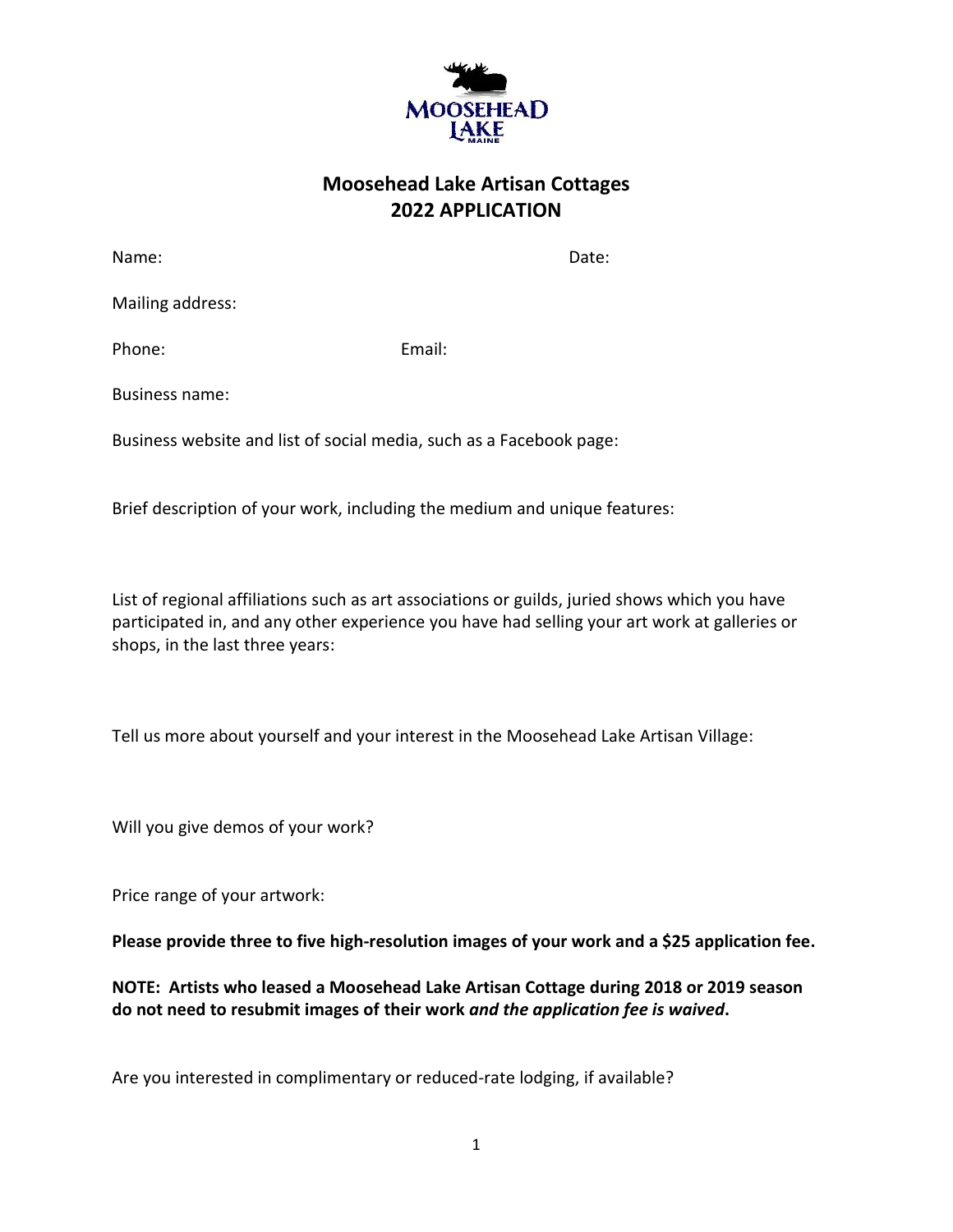Please select your preferred dates to lease an artisan cottage in the chart below.

- If you would like to lease a cottage for *one 3-day weekend or one 5-day week and you have*  several date options that will work for you, please indicate your 1<sup>st</sup>, 2<sup>nd</sup>, and 3<sup>rd</sup> priority dates in column 6.
- If you would like to lease a cottage for *more than one 3-day weekend and/or more than one 5-day week*, please check all the dates that you are requesting in column 7. **The maximum number of weekends and/or weeks is four.**

Please note that we may not be able to honor all requests and will work with you on alternate dates.

|                   |                   |             |               |             |       | (6)         | (7)             |
|-------------------|-------------------|-------------|---------------|-------------|-------|-------------|-----------------|
| 5-day             | 3-day             |             | Move-in       | Move-out    |       |             | <b>Request</b>  |
| Week              | Weekend           | #           | <b>Date</b>   | <b>Date</b> | Lease | My          | for             |
| (Wed-Sun)         | (Fri-Sun)         | <b>Days</b> | <b>After</b>  | By 11:00    | Fee   | preference, | <b>Multiple</b> |
|                   |                   |             | 4:00 PM       | AM          |       | by priority | weeks or        |
|                   |                   |             |               |             |       |             | weekends        |
| May 25-29         |                   | 5           | May 24        | May 30      | \$75  |             |                 |
|                   | May 27-29         | 3           | <b>May 26</b> | May 30      | \$75  |             |                 |
| <b>June 1-5</b>   |                   | 5           | May 31        | June 6      | \$75  |             |                 |
|                   | <b>June 3-5</b>   | 3           | June 2        | June 6      | \$75  |             |                 |
| <b>June 8-12</b>  |                   | 5           | June 7        | June 13     | \$75  |             |                 |
|                   | June 10-12        | 3           | June 9        | June 13     | \$75  |             |                 |
| June 15-19        |                   | 5           | June 14       | June 20     | \$75  |             |                 |
|                   | June 17-19        | 3           | June 16       | June 20     | \$75  |             |                 |
| June 22-26        |                   | 5           | June 21       | June 27     | \$75  |             |                 |
|                   | June 24-26        | 3           | June 23       | June 27     | \$75  |             |                 |
| June 29-July 3    |                   | 5           | June 28       | July 4      | \$75  |             |                 |
|                   | <b>July 1-3</b>   | 3           | June 30       | July 4      | \$75  |             |                 |
| July 6-July 10    |                   | 5           | July 5        | July 11     | \$75  |             |                 |
|                   | <b>July 8-10</b>  | 3           | July 7        | July 11     | \$75  |             |                 |
| July 13-17        |                   | 5           | July 12       | July 18     | \$75  |             |                 |
|                   | July 15-17        | 3           | July 14       | July 18     | \$75  |             |                 |
| <b>July 20-24</b> |                   | 5           | July 20       | July 25     | \$75  |             |                 |
|                   | <b>July 22-24</b> | 3           | July 21       | July 25     | \$75  |             |                 |
| July 27-31        |                   | 5           | July 26       | Aug 1       | \$75  |             |                 |
|                   | July 29-31        | 3           | July 28       | Aug 1       | \$75  |             |                 |
| Aug 3-7           |                   | 5           | Aug 2         | Aug 8       | \$75  |             |                 |
|                   | Aug 5-7           | 3           | Aug 6         | Aug 8       | \$75  |             |                 |
| Aug 10-14         |                   | 5           | Aug 9         | Aug 15      | \$75  |             |                 |
|                   | Aug 12-14         | 3           | Aug 11        | Aug 15      | \$75  |             |                 |
| Aug 17-21         |                   | 5           | <b>Aug 16</b> | Aug 22      | \$75  |             |                 |
|                   | Aug 19-21         | 3           | Aug 18        | Aug 22      | \$75  |             |                 |
| Aug 24-28         |                   | 5           | Aug 23        | Aug 29      | \$75  |             |                 |
|                   | Aug 26-28         | 3           | Aug 25        | Aug 29      | \$75  |             |                 |